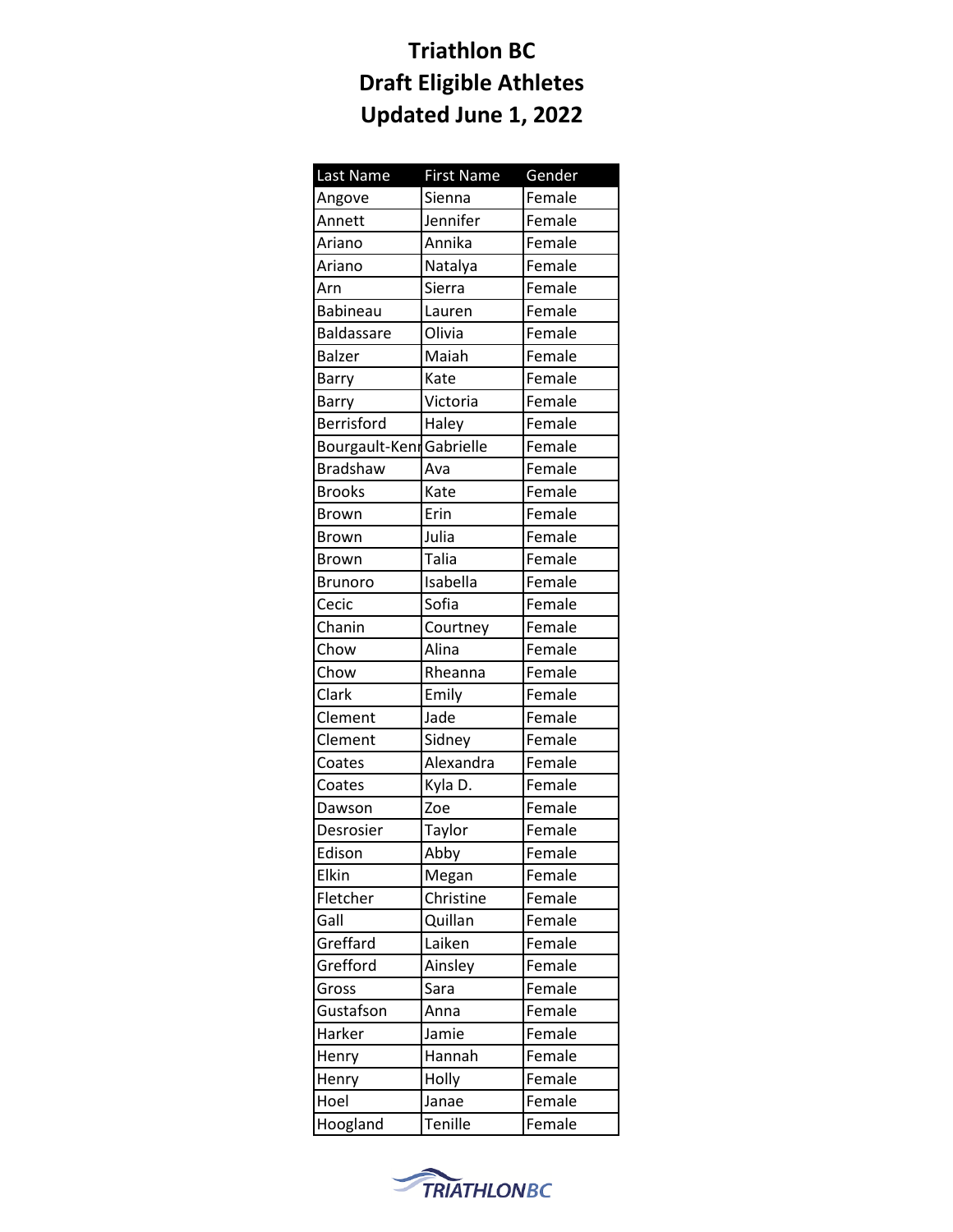| Hooper                | Alison H.      | Female |
|-----------------------|----------------|--------|
| Hopkins               | Olivia         | Female |
| Hudson                | Amelia         | Female |
| Ingram                | Tayla          | Female |
| Johns                 | Eva            | Female |
| Johnson               | Andrena        | Female |
| Johnston              | Megan          | Female |
| Jolly                 | <b>Breanna</b> | Female |
| Jones                 | Edie           | Female |
| Kennell               | Nichola        | Female |
| <b>Kiers</b>          | Rachel         | Female |
| Kinghorn              | Megan L.       | Female |
| Kirkham               | Amy A.         | Female |
| Lapointe              | Annelise       | Female |
| Lapointe              | Elsabet        | Female |
| Large                 | Ana            | Female |
| Lau                   | Merina         | Female |
| Lehman                | Olive          | Female |
| Lehman                | Olive          | Female |
| Leipoldt              | Danielle       | Female |
| Lentzke               | Jennifer       | Female |
| Lilley                | Alisha         | Female |
| Lorenson Norsi Gracie |                | Female |
| MacLean               | Jen            | Female |
| Mallow                | Kate           | Female |
| <b>Martens</b>        | Anastasia      | Female |
| McBride               | Isabella       | Female |
| McBride               | Rachel         | Female |
| Mehain                | Hannah         | Female |
| Milic                 | Hannah         | Female |
| Milley                | Grace          | Female |
| Moody                 | Gillian R.     | Female |
| Morrison              | Janelle        | Female |
| Munzar                | Maya S.        | Female |
| Naeth                 | Angela         | Female |
| Naish                 | Marlo          | Female |
| Neal                  | Emma Jean      | Female |
| Nielsen               | Janet P.       | Female |
| O'Connor              | Islan          | Female |
| Ogilvie               | Sophie         | Female |
| Parker                | Aspen          | Female |
| Reimer                | Colette        | Female |
| Ridenour              | Desirae        | Female |

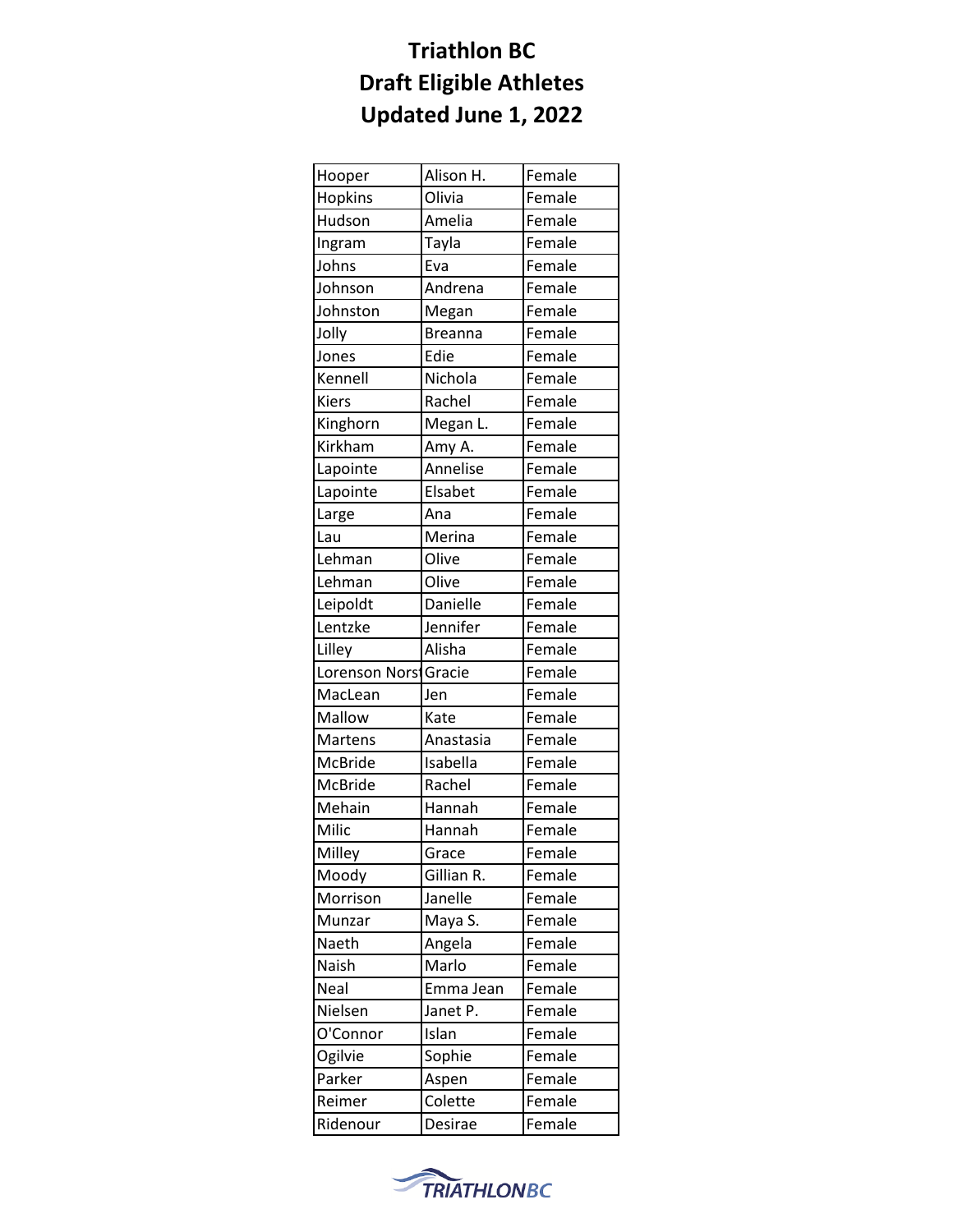| Rodriguez               | Elia     | Female |
|-------------------------|----------|--------|
| Rolleston               | Ella     | Female |
| Rosen                   | Ariel    | Female |
| Schnare                 | Tessa    | Female |
| Shannon                 | Aimee    | Female |
| Shannon                 | Jennifer | Female |
| Shannon                 | Robynne  | Female |
| Slaney                  | Kelty    | Female |
| Smith                   | Lucy C   | Female |
| <b>Speirs</b>           | Abby     | Female |
| St. Pierre              | April    | Female |
| Staynor                 | Rebecca  | Female |
| Stoll-Danserea Anabella |          | Female |
| Sweetland               | Kirsten  | Female |
| Taylor                  | Eve      | Female |
| Thrift                  | Emelia   | Female |
| <b>Tisseyre</b>         | Magali   | Female |
| Topshee                 | Amy      | Female |
| Unnilea                 | Linnea   | Female |
| van Veelen              | Julie    | Female |
| Vitoratos               | Kasha    | Female |
| Vitoratos               | Maiah    | Female |
| Wagner                  | Hannah   | Female |
| Wan                     | Martina  | Female |
| Wehner                  | Isabella | Female |
| Wiman                   | Kodi     | Female |
| Wise                    | Abigail  | Female |
| Wong                    | Rebecca  | Female |
| Wurtele                 | Heather  | Female |
| Zinkan                  | Esmee    | Female |
| Aitkin                  | lan      | Male   |
| Akbanie                 | Rayhan   | Male   |
| Angove                  | Max      | Male   |
| Antle                   | Kai      | Male   |
| <b>Babin</b>            | Hamish   | Male   |
| Baldassare              | Alex     | Male   |
| <b>Beese</b>            | Austin   | Male   |
| <b>Beglaw</b>           | Noah     | Male   |
| <b>Berrisford</b>       | Connor   | Male   |
| Berrisford              | Holden   | Male   |
| Blaney                  | Colton   | Male   |
| Blondal                 | Ari      | Male   |
| Boden                   | Jack     | Male   |
|                         |          |        |

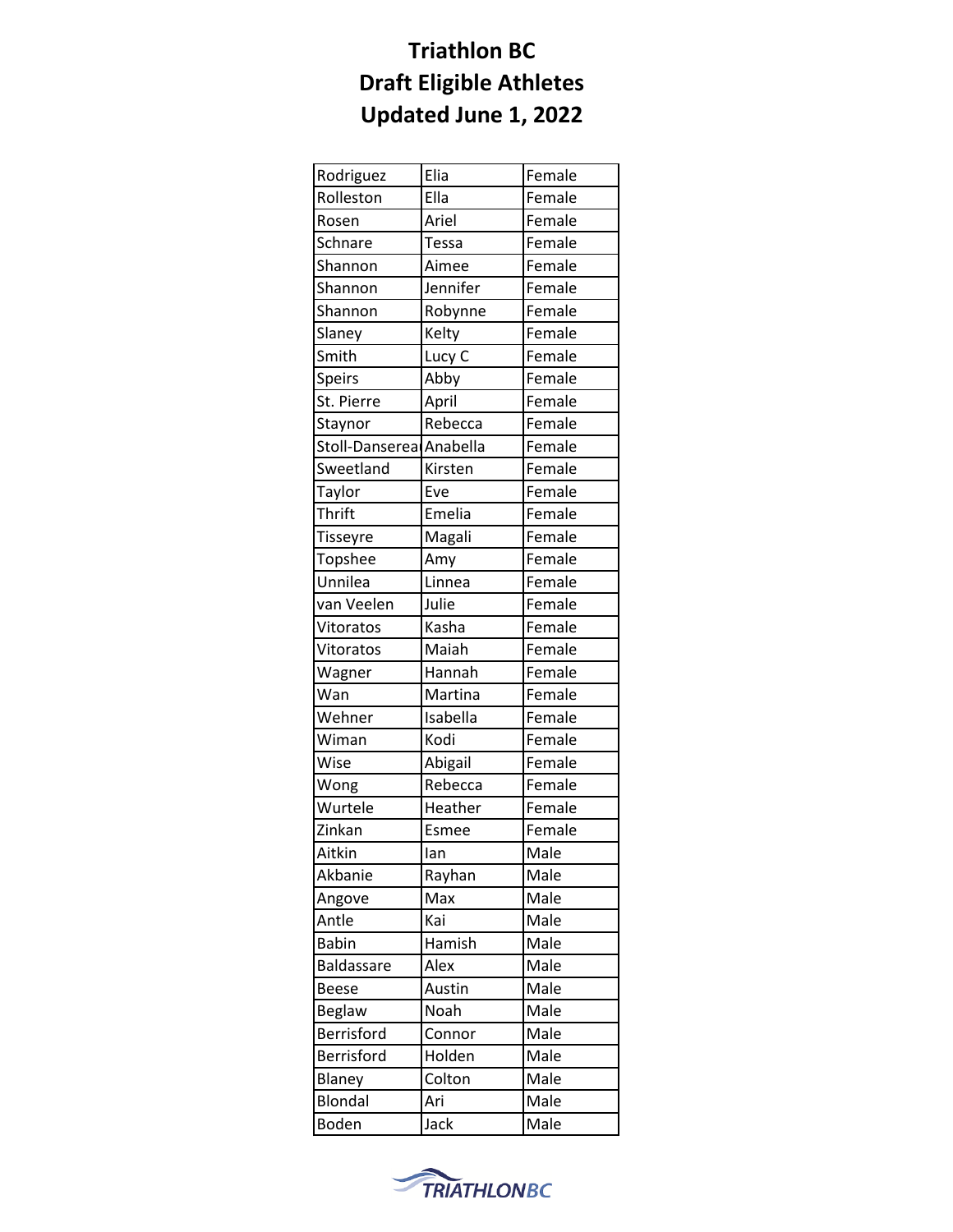| <b>Bothelo</b> | Dominic        | Male |
|----------------|----------------|------|
| Brentani       | Fabio          | Male |
| <b>Bugera</b>  | Adam           | Male |
| <b>Bussani</b> | Emmanuel       | Male |
| Campbell       | Nathan         | Male |
| Carnahan       | Mace           | Male |
| Caron          | Jonathan       | Male |
| Cecic          | Anton          | Male |
| Celler         | Felix          | Male |
| Christison     | <b>Bradley</b> | Male |
| Clark          | Mackenzie      | Male |
| Cook           | Kenneth J.     | Male |
| Correa         | Sam            | Male |
| Crocker        | Aedan          | Male |
| Dickie         | Cordell        | Male |
| Doherty        | Aidan          | Male |
| Doherty        | Conor          | Male |
| Doherty        | Rowan          | Male |
| Dolling        | Foster         | Male |
| Durrant        | Evan           | Male |
| Eglin          | Aiden          | Male |
| Evans          | Tom            | Male |
| Fertuck        | Michael        | Male |
| Foreman        | Connor         | Male |
| Fortney        | Carter         | Male |
| Goudie         | Guillaume      | Male |
| Graham         | Ross           | Male |
| Greenan        | Liam           | Male |
| Guest          | Kelly A.       | Male |
| Harris         | Eli            | Male |
| Haugan         | Tate           | Male |
| Heer           | Jacob          | Male |
| Heer           | Lucas          | Male |
| Hildebrand     | Timothy        | Male |
| Hill           | Cameron        | Male |
| Hill           | Casey          | Male |
| Hobbs          | Cameron        | Male |
| Hobbs          | Connor         | Male |
| Hoefert        | Micheal        | Male |
| Hoel           | <b>Brock</b>   | Male |
| Hoel           | Lincoln        | Male |
| Hopkins        | Jordan         | Male |
| Hopwood        | Jeremy         | Male |

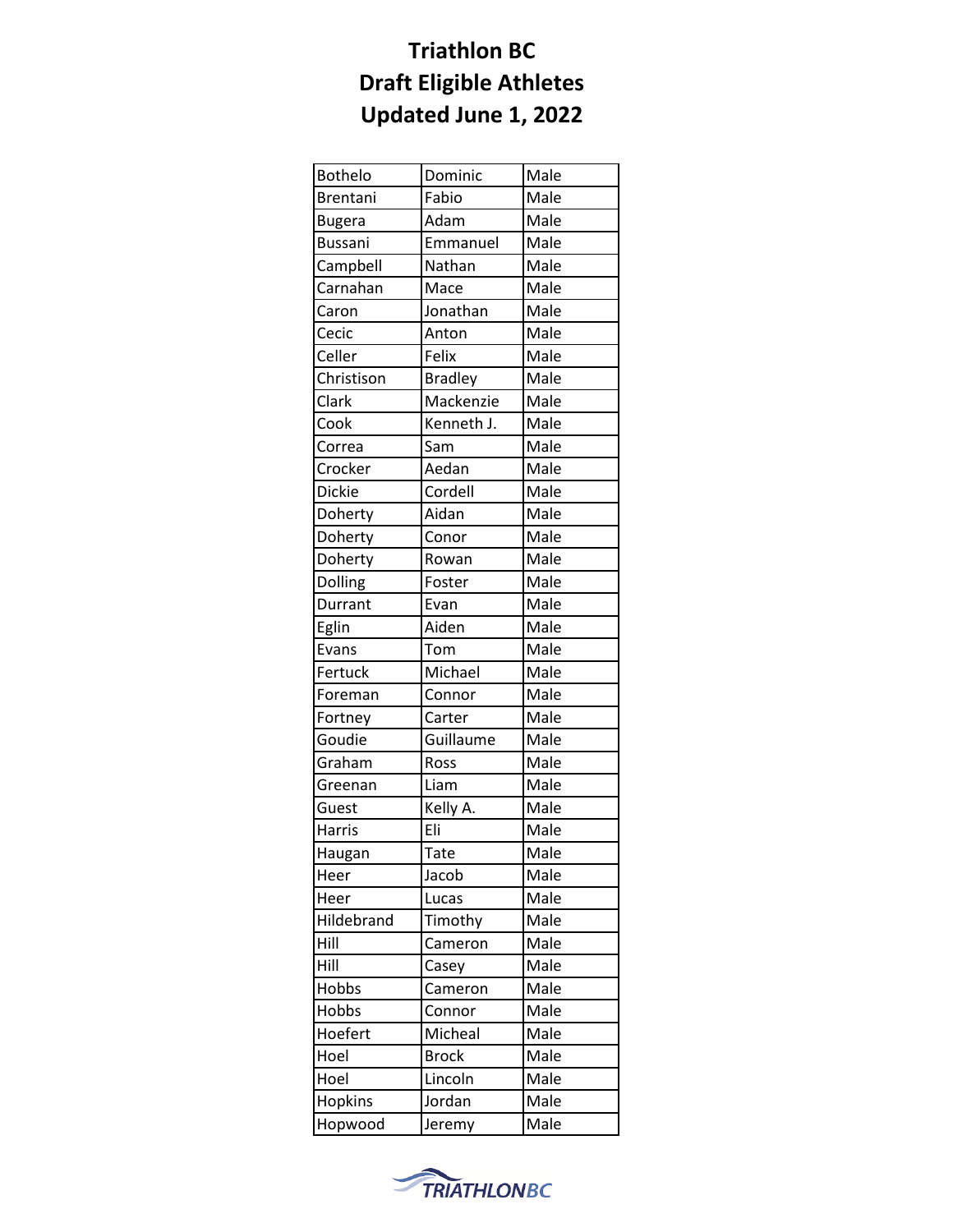| Hudson             | Julian         | Male |
|--------------------|----------------|------|
| Ingram             | Keagan         | Male |
| Johnson            | Robert J.      | Male |
| Jones              | Cy             | Male |
| Joyce              | Seth           | Male |
| <b>Kascak</b>      | Riley          | Male |
| Kermani            | Kamran         | Male |
| Kersey             | <b>Braden</b>  | Male |
| Kersey             | Tyler          | Male |
| Killam             | Nathan         | Male |
| Kilshaw            | Stephen        | Male |
| Kinghorn           | Jordan R.      | Male |
| <b>Kissack</b>     | Jeremy         | Male |
| Konkin             | Jackson        | Male |
| Kontkanen          | Leevi          | Male |
| Landry             | Noah           | Male |
| Landry             | Reece          | Male |
| Lapointe           | Carsten        | Male |
| Lau                | Trenton        | Male |
| Laupland           | Trevor         | Male |
| Lemay              | Kyle           | Male |
| Lockwood           | <b>Brennen</b> | Male |
| Longcroft-Harr     | Aiden          | Male |
| MacDonald          | Mathew         | Male |
| MacFarlane         | Ryley          | Male |
| Manson             | Jeffrey        | Male |
| Marc               | Trevor R.      | Male |
| Marshall           | <b>Brodie</b>  | Male |
| McDermid           | Casey          | Male |
| <b>McInnes</b>     | Cameraon       | Male |
| <b>McInnes</b>     | Cameron        | Male |
| McIntosh           | Mackay         | Male |
| McKinnon           | Grayson        | Male |
| McMahon            | Brent G.       | Male |
| McMurray           | Coen           | Male |
| McWhinney          | Aiden          | Male |
| Milic              | Michael        | Male |
| Mohapatra          | Shivam         | Male |
| Mohapatra          | Shubham        | Male |
| Morton Ninom Aidan |                | Male |
| Musselman-Be Rowan |                | Male |
| Naef               | <b>Brendan</b> | Male |
| <b>Nauss</b>       | <b>Brodie</b>  | Male |

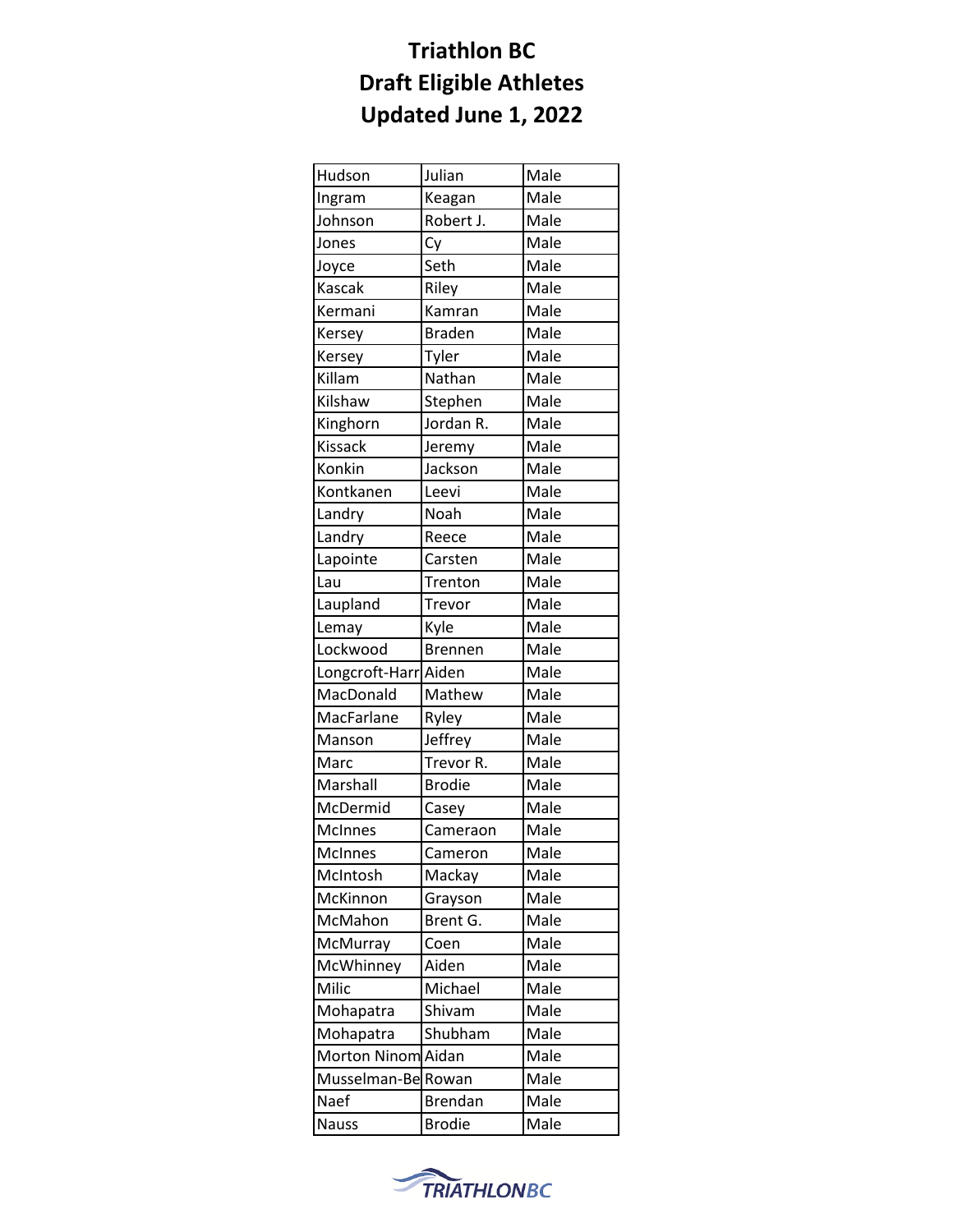| Needham       | James          | Male |
|---------------|----------------|------|
| Neill         | Mike           | Male |
| Ney           | Caleb          | Male |
| Ney           | Josiah         | Male |
| Nguyen        | Marcus         | Male |
| Ogilvie       | Joshua         | Male |
| Peters        | Evan           | Male |
| Peters        | Sean           | Male |
| Plourde       | Sam            | Male |
| Powell        | Andrew         | Male |
| Powell        | Kostas         | Male |
| Robertson     | Carter         | Male |
| Rodriguez     | William        | Male |
| Rosensweet    | Elliot         | Male |
| Rossato       | Soren          | Male |
| Russell       | Andrew KJ      | Male |
| Scheidl       | Trystan        | Male |
| Schnare       | Wyatt          | Male |
| Screen        | Jack           | Male |
| Sharpe        | Matthew        | Male |
| Sikich        | James          | Male |
| Simpson       | Lucas          | Male |
| Slaney        | Jaxon          | Male |
| Smith         | <b>Brennen</b> | Male |
| Sollid-Gagner | William        | Male |
| Staiger       | Josh           | Male |
| <b>Stock</b>  | Felix          | Male |
| Symonds       | Jeff           | Male |
| Tam           | Joshua         | Male |
| Thomas        | Aaron R.       | Male |
| Thompson      | Riley          | Male |
| Toth          | Anthony C.     | Male |
| Tremblay      | Scott          | Male |
| Trenchard     | Hugh           | Male |
| Van de Vosse  | Luca           | Male |
| Wellborn      | Evan           | Male |
| Wilkinson     | Josiah         | Male |
| Williamson    | Liam           | Male |
| Wong          | Carson         | Male |
| Woodward      | Ehren          | Male |
| Wright        | Max            | Male |
| Wurtele       | Trevor         | Male |
| Wye           | Benjamin       | Male |